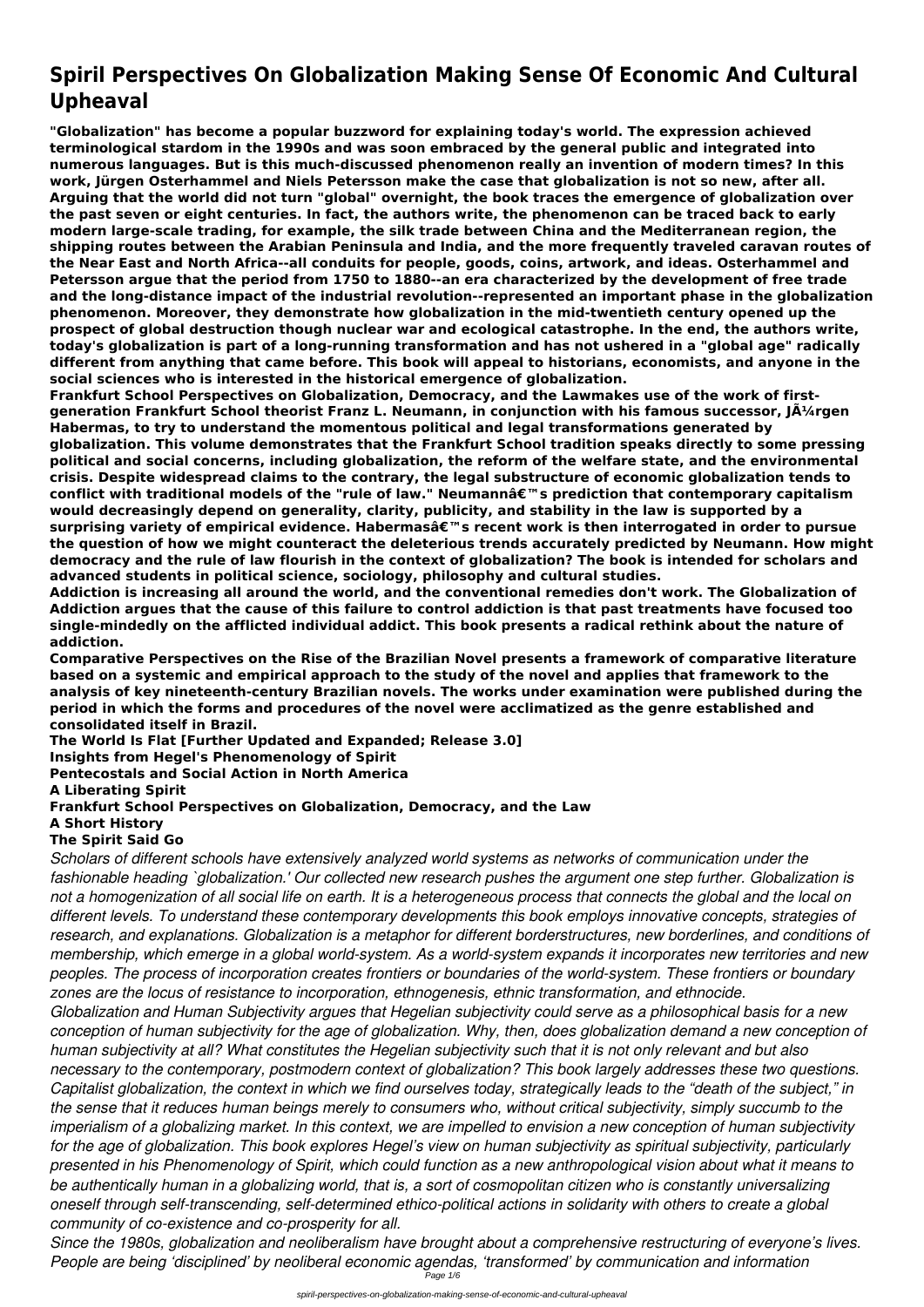*technology changes, global commodity chains and networks, and in the Global South in particular, destroyed livelihoods, debilitating impoverishment, disease pandemics, among other disastrous disruptions, are also globalization's legacy. This collection of geographical treatments of such a complex set of processes unearths the contradictions in the impacts of globalization on peoples' lives. Globalizations Contradictions firstly introduces globalization in all its intricacy and contrariness, followed on by substantive coverage of globalization's dimensions. Other areas that are covered in depth are: globalization's macro-economic faces globalization's unruly spaces globalization's geo-political faces ecological globalization globalization's cultural challenges globalization from below fair globalization. Globalizations Contradictions is a critical examination of the continuing role of international and supra-national institutions and their involvement in the political economic management and determination of global restructuring. Deliberately, this collection raises questions, even as it offers geographical insights and thoughtful assessments of globalization's multifaceted 'faces and spaces.' Rapley argues provocatively that the seeds of political tensions that began in the third world-and are now being manifested around the globe-can be found in neoliberal prescriptions for economic reform.*

*Candles in the Dark*

*Alternative Worlds A Fair Globalization*

*Creating Opportunities for All*

*Shambhala Sun*

*Conversations on Justice from National, International, and Global Perspectives*

*The Spirit of Hope*

*Global Transformations and World Futures is a component of Encyclopedia of Development and Economic Sciences in the global Encyclopedia of Life Support Systems (EOLSS), which is an integrated compendium of twenty one Encyclopedias. The Theme on Global Transformations and World Futures, in two volumes, deals with the diversity of points of view on this complex subject. The chapters in these volumes are organized into three groups. The first starts with chapters introducing the Global transformations in Knowledge: Social and Cultural issues. Issues such as the nature of global science, the challenge of building real communities in a virtual world, and the transition from an information economy to a communicative economy are explored. The second presents the Global Economy. The final group discusses the World Futures. These two volumes are aimed at the following five major target audiences: University and College students Educators, Professional practitioners, Research personnel and Policy analysts, managers, and decision makers and NGOs.*

*Famous theologian Jrgen Moltmann returns here to the theme that he so powerfully addressed in his groundbreaking work, Theology of Hope. In the twenty-first century, he tells us, hope is challenged by ideologies and global trends that would deny hope and even life itself. Terrorist violence, social and economic inequality, and most especially the looming crisis of climate change all contribute to a cultural moment of profound despair. Moltmann reminds us that Christian faith has much to say in response to a despairing world. In the eternal yes of the living God, we affirm the goodness and ongoing purpose of our fragile humanity. Likewise, Gods love empowers us to love life and resist a culture of death. The books two sections equally promote these affirmations, yet in different ways. The first section looks at the challenges to hope in our current world, most especially the environmental crisis. It argues that Christian faithand indeed all the worlds religionsmust orient themselves toward the wholeness of the human family and the physical environment necessary to that wholeness. The second section draws on resources from the early church, the Reformation, and the contemporary theological conversation to undergird efforts to address the deficit of hope he describes in the first section.*

*In his exploration of the interaction between religion and worldwide social and cultural change, the author examines the major theories of global change and discusses the ways in which such change impinges on contemporary religious practice, meaning and influence. Beyer explores some of the key issues in understanding the shape of religion today, including religion as culture and as social system, pure and applied religion, privatized and publicly influential religion, and liberal versus conservative religions. He goes on to apply these issues to five contemporary illustrative cases: the American Christian Right; Liberation Theology movements in Latin America; the Islamic Revolution in Iran; Zionists in Israel; and religiou North America has experienced dramatic changes with the arrival of immigrants from Africa, Asia, and Latin America since the 1970s. Some of the most important and often neglected aspects of migration are religious. In this case study of Pentecostal immigrants in Canada, Wilkinson shows how global religious networks transform social relationships and religious organizations while contributing to new translocal identities. The Making and Unmaking of Differences A Religion Made to Travel A Model of Global and Intercultural Pneumatology Globalization's Contradictions A Brief History of the Twenty-first Century Is the Sacred for Sale? Tourism and Indigenous Peoples*

Page 2/6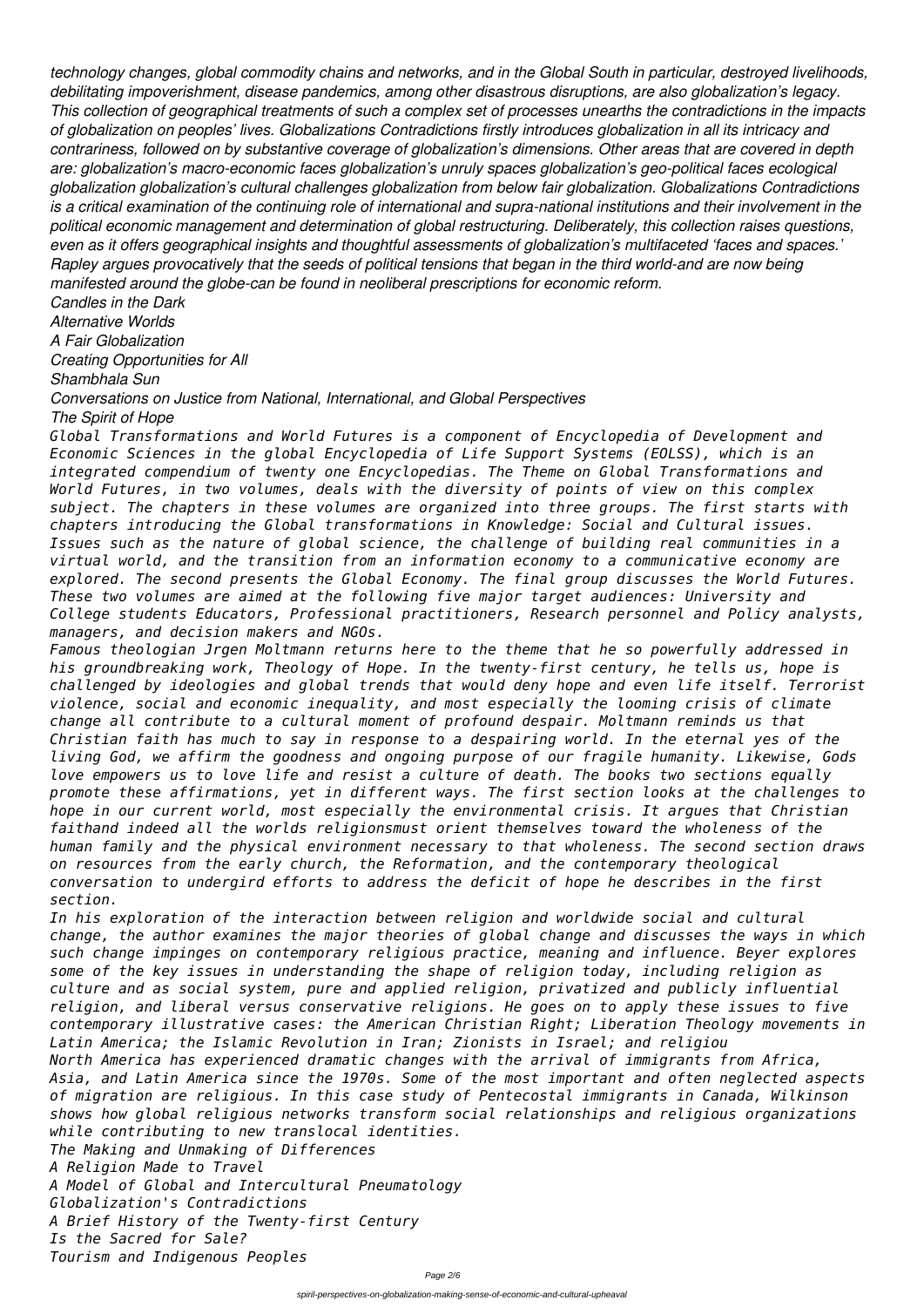This book is about the making and unmaking of socio-cultural differences, seen from anthropological, sociological and philosophical perspectives. Some contributions are of a theoretical nature, such as when the »problem of translation«, »the enigma of alienity« or »queer theory« are addres other contributors throw light on contemporary issues like the integration of Muslims in Norway, identity-forming processes in »Creole« societies »neo-traditionalist movements« and »identity« in Africa. Moreover, the book deals with »strangers« looked at from an »anthropology of the night Special emphasis is placed on how globalization and the rapid spread of ever new technologies of information have generated ever new pattern inclusion and exclusion, and how these can be theorized

Geographies of Globalization 2nd edition offers an animated and fully-updated exposition of the geographical impacts of globalization and contribution of human geography to studies and debates in this area. Energetic and engaging, this book: • Illustrates how the core principles of human geography to studies and debates in this area. Energetic and engaging, geography – such as space and scale – lead to a better understanding of the phenomenon • Debates the historical evolution of globalized soci Analyses the interconnected economic, political and cultural geographies of globalization • Examines the impact of global transformations 'on ground' using examples from six continents • Discusses the three global crises currently facing the world – inequality, the environment and unst capitalism most recently manifested in the Great Recession • Articulates a human geographical framework for progressive globalization approaching solutions to the problems we face Boxed sections highlight key concepts and innovative work by geographers as well as topical and I debates concerning current global trends. The book is also generously illustrated with a wide range of Figures, photographs, and m This book contains fresh insights into ecumenism and, notwithstanding claims of an "ecumenical winter," affirms the view that we are actually mo into a "new ecumenical spring." It offers new theological insights in the areas of Christology, Pneumatology and Trinitarian theology, and discus developments in ecumenism in the USA, UK, Australia, India, and Africa, as well as in ecumenical institutions such as the World Council of Churc (WCC) and the Anglican Roman Catholic Commission (ARCIC).

Authors from a variety of fields including law, political science, international relations and economics discuss matters of justice at the national, international and global levels.

Global Transformations and World Futures - Volume

Making Choices for Multicultural Education The Globalization of Addiction The SAGE Encyclopedia of War: Social Science Perspective Spiritual Perspectives on Globalization Making Sense of Economic and Cultural Upheava

This book critically introduces the main contemporary debates on globalization and demonstrates how conventional versions or narratives of globalization have served to shape policy responses at both state and corporate levels.

""This book, comprising a sweeping range of well-documented articles on Pentecostal theology, hermeneutics, missiology, and the social sciences, provides for the student of Pentecostals a window on contemporary Pentecostal scholarship that discloses vigorous engagement with critical issues. The editors have provided a resource that promises to stimulate further research and reflection."" William Menzies, Chancellor, Asia Pacific Theological Seminary, Baguio City, Philippines. Excerpts from Respondents Jose Miguez Bonino on Changing Paradigms: ""An updating of Pentecostal thinking on a whole spectrum of theological disciplines: systematics, missiology, biblical studies, history, and praxis . . . a wealth of information and reflection."" Vinay Samuel on Global Culture: ""Global Pentecostalism can bring a new impetus to the movement for Christian unity . . . it has much to contribute to the shaping of a new 21st century definition for Christian unity."" Harvey Cox on A Postmodern World: ""There was a time when Pentecostals warned themselves and anyone else who would listen not to become entangled with and dependent on the 'things of the world.' Pentecostals were suspicious of the passing fads of stylish clothing, the latest hairdo, and glitzy new consumer products. They were also, as it turns out rightly, suspicious that the powerful new mass media could be a seductive lure, tricking people into the empty values of the consumer market culture. Perhaps it is time for a rebirth of that ethic of simplicity, that suspicion for 'the things for the world' for which the early Pentecostals were so famous.""<br>Page 3%

World Civilizations and History of Human Development is a component of Encyclopedia of Social Sciences and Humanities in the global Encyclopedia of Life Support Systems (EOLSS), which is an integrated compendium of twenty Encyclopedias. The Theme on World Civilizations and History of Human Development discusses the essential aspects such as Civilizational Analysis: A Paradigm in the Making; The European Civilizational Constellation: A Historical Sociology, African Civilizations: From the Precolonial to the Modern Day; Industrial Civilization; Global Civilization - Yesterday, Today and Tomorrow; Islamic Civilizations; War, Peace And Civilizations; History: The Meaning and Role of History in Human Development; Role of Human Societies in the History of The Biosphere; Environmentalism; Role of Gender and Family Identities in Human History; Modern Approaches to the Teaching of History; Developing Dialogues: The Value of Oral History; Historical Knowledge. Nature and Man: Orientations to Historical Time; Big History This volume is aimed at the following five major target audiences: University and College Students Educators, Professional Practitioners, Research Personnel and Policy Analysts, Managers, and Decision Makers, NGOs and GOs. The church is not exempt from cultural divisions, and battle lines are drawn today over issues related to culture and worship. This collection of articles by faculty members at Princeton explore the multicultural challenges facing the contemporary church about worship and include discussions of cultural perspectives, liturgical elements, youth and worship, and theological fidelity amidst differing cultural traditions.

Traditional explorations of war look through the lens of history and military science, focusing on big events, big battles, and big generals. By contrast, The SAGE Encyclopedia of War: Social Science Perspective views war through the lens of the social sciences, looking at the causes, processes and effects of war and drawing from a vast group of fields such as communication and mass media, economics, political science and law, psychology and sociology. Key features include: More than 650 entries organized in an A-to-Z format, authored and signed by key academics in the field Entries conclude with cross-references and further readings, aiding the researcher further in their research journeys An alternative Reader<sup>®</sup>s Guide table of contents groups articles by disciplinary areas and by broad themes A helpful Resource Guide directing researchers to classic books, journals and electronic resources for more in-depth study This important and distinctive work will be a key reference for all researchers in the fields of political science, international relations and sociology.

Religion and Globalization

Ecumenical Perspectives on Discernment and Decision-making in the Church

# World Civilizations And History Of Human Development Regulating the Financial Sector in the Era of Globalization Ethics, Politics, and Alternative Visions Globalization in Southeast Asia

### The Essential Handbook to the Past Century of Religion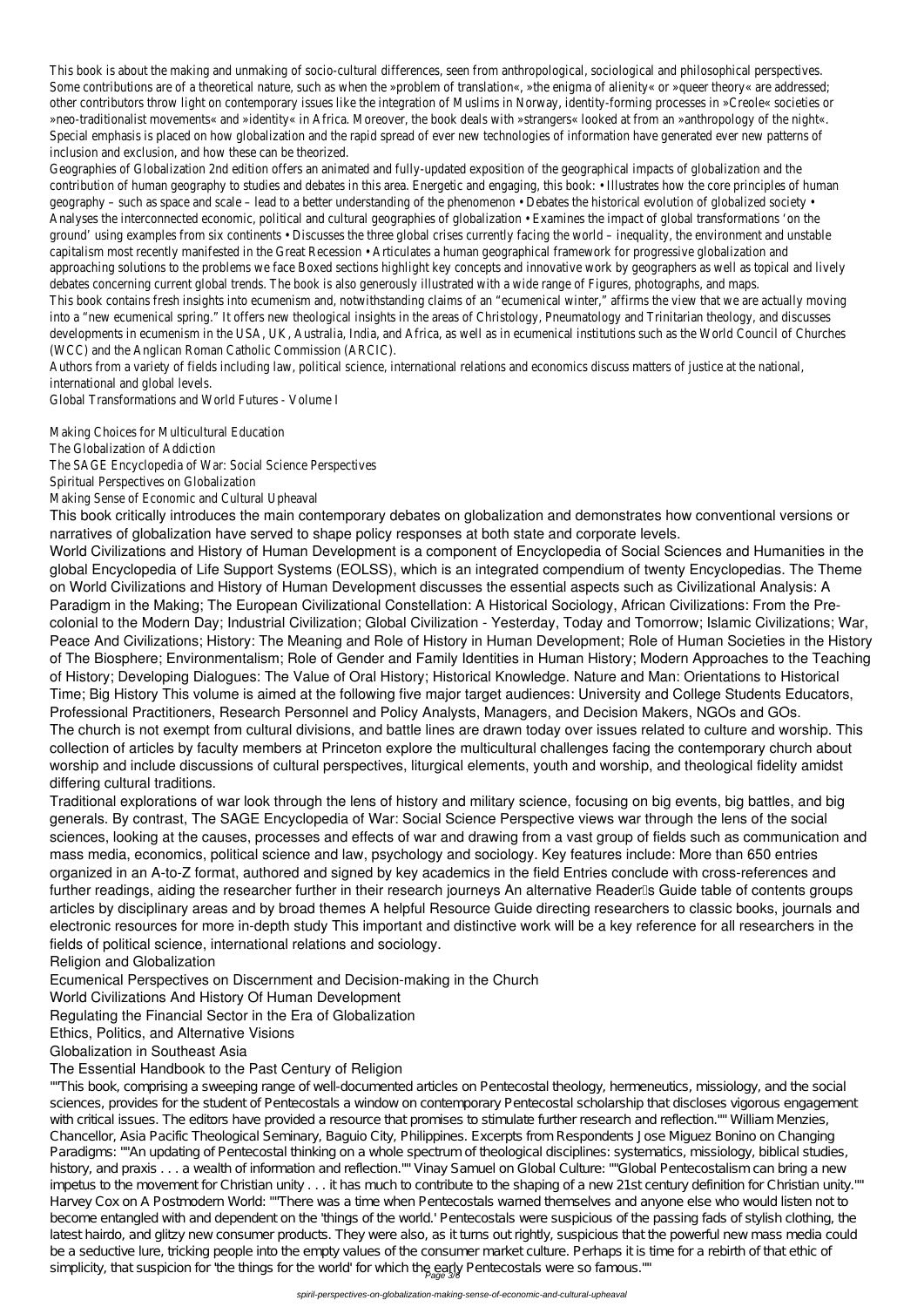There appears to be a hierarchy of cultures with the West perceiving the East as inferior, so much so that it is referred to simply as 'the Other'. Because today's world is globally interdependent, inter-woven, and integrative, it is pertinent to be open to the cultural, spiritual, and religious understandings of the East

"Based on direct observations, private interviews, and careful textual and historical analysis, Stuart Chandler looks at the challenges faced by Master Xingyun and his followers as they try to adhere to traditional practices and values while tapping into the advantages afforded by modern, global society." "Anyone with an interest in modern Buddhism or Chinese religion and culture will find Establishing a Pure Land on Earth an accessible, in-depth study of one of the most important Buddhist movements of the twenty-first century."--BOOK JACKET. This ambitious volume chronicles and analyzes from a critical globalization perspective the social, economic, and political changes sweeping across Latin America from the 1970s through the present day. Sociologist William I. Robinson summarizes his theory of globalization and discusses how Latin America's political economy has changed as the states integrate into the new global production and financial system, focusing specifically on the rise of nontraditional agricultural exports, the explosion of maguiladoras, transnational tourism, and the export of labor and the import of remittances. He follows with an overview of the clash among global capitalist forces, neoliberalism, and the new left in Latin America, looking closely at the challenges and dilemmas resistance movements face and their prospects for success. Through three case studies—the struggles of the region's indigenous peoples, the immigrants rights movement in the United States, and the Bolivarian Revolution in Venezuela—Robinson documents and explains the causes of regional socio-political tensions, provides a theoretical framework for understanding the present turbulence, and suggests possible outcomes to the conflicts. Based on years of fieldwork and empirical research, this study elucidates the tensions that globalization has created and shows why Latin America is a battleground for those seeking to shape the twenty-first century's world order.

An Invitation to Multicultural Worship

Theology for a World in Peril

New Perspectives in a Sociology of the World-System

Leaning into the Spirit

Alternative Worlds : a Publication of the National Intelligence Council

Globalization and Human Subjectivity

Spiritual Leaders who Changed the World

This new edition of Friedman's landmark book explains the flattening of the world better than ever- and takes a new measure of the effects of this change on each of us.

The historical ambivalence among Pentecostals about their relationship to culture and society needs evaluation. How do we understand Pentecostal engagement with society, and how are Pentecostals in North America engaging issues of race, class, gender, and ecology? What theologically motivates North American Pentecostals to respond to social issues? What categories best explain Pentecostal responses to social issues in North America? How do they compare to Pentecostal responses elsewhere? Recently, scholars of global Pentecostalism have proposed that the experience of the Spirit among Pentecostals has elicited the development of a Pentecostal "theology of liberation," which has implications for understanding Pentecostal responses to social issues. These projects primarily explore the Pentecostal response to cultural issues in areas outside of North America and especially focus on Africa, Asia, and Latin America. This volume assesses whether the categories of social liberation applied to non-Western Pentecostalism characterize Pentecostalism in North America. Is there evidence of a Pentecostal "theology of liberation" that explains Pentecostal engagement in North America? Do social-liberation categories fit the North American Pentecostal responses to social issues or are others more suitable? These and other important questions about the relation between liberation theology and North American Pentecostalism are thoroughly explored in this important collection of essays.

Surveys the religious landscape, explaining in clear and nonjudgmental language the beliefs that motivate spiritual leaders, activists, theologians, academics, and others involved on all sides of the issue.

Candles in the Dark is an international compendium of essays that share a sense of the importance of introducing ethical and spiritual concepts and values into the public discourse on progress and globalization issues. They offer a new approach to international relations and public policy that esteems the human spirit and dignity as central values in decision making, seeks links between self interest and the common good, and introduces, in a practical way, philosophical, spiritual, and cultural perspectives in the political discourse on global political and socioeconomic problems.

Perspectives from Political Economy and Management

Geographies of Discipline, Destruction and Transformation

Globalization and Inequality

Latin America and Global Capitalism

Policy Perspectives

A New Spirit for a Plural World

Latin American Perspectives on Globalization

The result of a nationwide survey of experts in leading universities and seminaries, as well as leading representatives of dozens of religious traditions and spiritual persuasions, this authoritative list of seventy-five includes martyrs and mystics, intellectuals and charismatics from East and West. Their lives and wisdom are now easily accessible in this inspiring volume.A celebration of the human spirit, ideal for both seekers and believers, the curious and the passionate, thinkers and doers, this invaluable resource is an inspiring guide to the most creative spiritual ideas and actions of the past century. Each profile includes:?Synopsis of innovator?s life and the evolution of their spiritual leadership and influence.?Inspiring quotes?words of wisdom indicative of the innovator?s life and teachings.?A guide to further examination of their works, ideas, organizations, movements, legacy.?Resources for more in-depth study. The world's financial landscape is transforming as economies become increasingly interdependent. In Regulating the Financial Sector in the Era of Globalization, Zuhayr Mikdashi examines the role of public authorities and of business executives in the prevention, moderation, containment and resolution of financial problems. The book features a foreword by William C. Hunter, Senior Vice President and Director of Research at the Federal Reserve Bank of Chicago. From the most prominent thinkers in Latin American philosophy, literature, politics, and social science comes a challenge to conventional theories of globalization. The contributors to this volume imagine a discourse in which revolution is defined not as a temporalized march of progress or takeover of state power, but as a movement for local control that upholds standards of material conditions for human dignity. Essays on identity, equality, and ethics propose models of transcultural and intercultural relations that replace center/periphery or world-systems approaches; they impel us to focus on building dialogic relationships rather than on accommodating universalized paradigms. Ultimately suggesting a reconstruction of the world in terms of the interests of one of the peripheral regions of the world, Latin American Perspectives on Globalization argues with cogency and urgency that no one within contemporary globalization debates can afford to ignore the Latin American philosophical tradition.

Page 4/6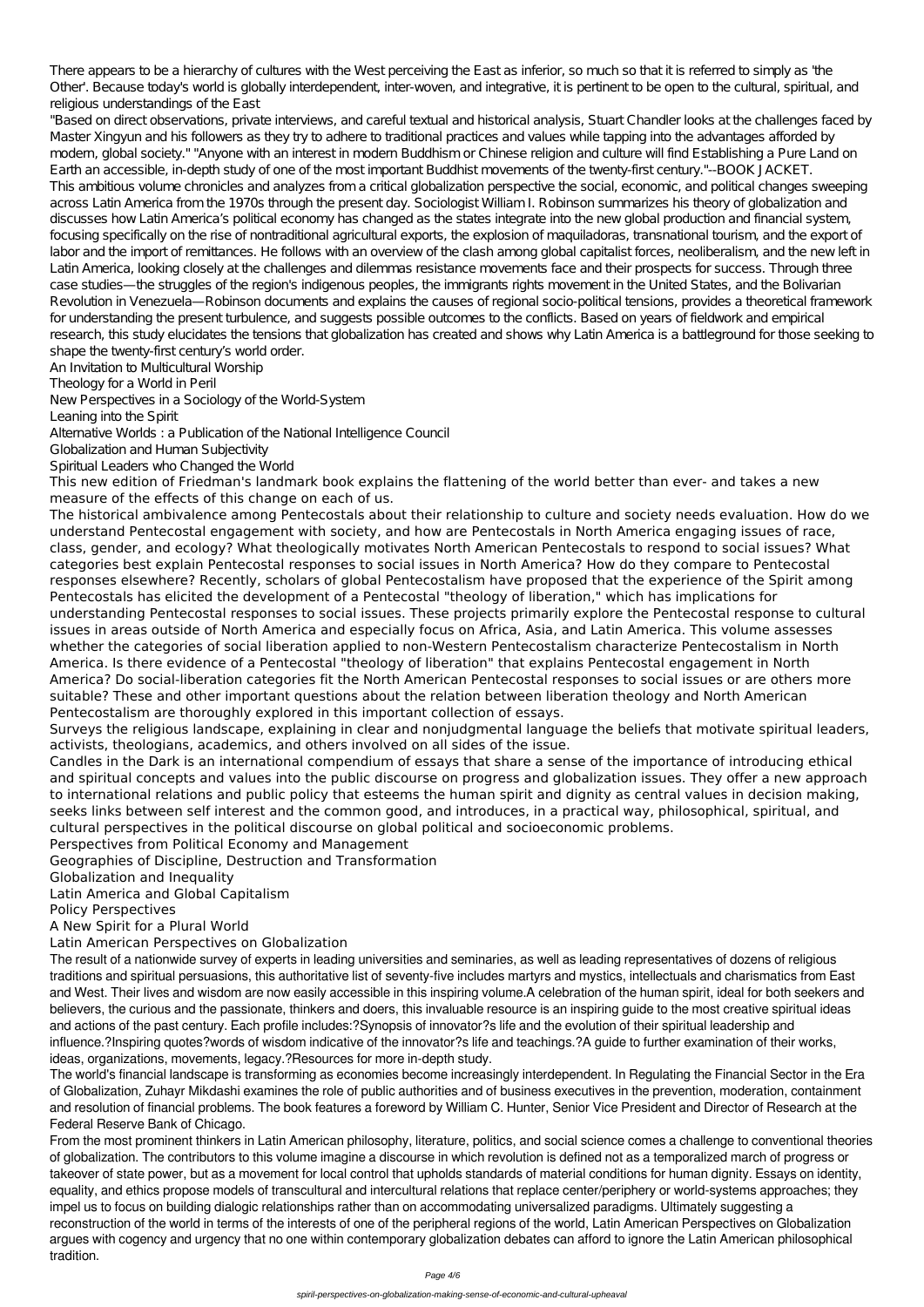Social and Economic Development is a component of Encyclopedia of Development and Economic Sciences in the global Encyclopedia of Life Support Systems (EOLSS), which is an integrated compendium of twenty one Encyclopedias. The Theme on Social and Economic Development provides the essential aspects and a myriad of issues of great relevance to our world such as: Socioeconomic Developmental Social Work; Perspectives on Contemporary Socioeconomic Development; Sustainable Development of Natural Resource Capital; Sustainable Development Of Human Resource Capital; Intellectual And Knowledge Capital For Sustainable Development At Local, National, Regional, And Global Levels; Economic And Financial System Development Information And Knowledge; Institutional And Infrastructure System Development Information And Knowledge; Basic Principles Of Sustainable Development; Environmental Economics And Sustainable Development; Implementing Sustainable Development In A Changing World; Economic Sociology: Its History And Development; The Socioeconomics Of Agriculture; Agricultural And Rural Geography; Impact Of Global Change On Agriculture; Human Nutrition: An Overview; The Role Of Inter- And Nongovernmental Organizations; Nongovernmental Organizations; Social And Cultural Development Of Human Resources. This 8-volume set contains several chapters, each of size 5000-30000 words, with perspectives, issues on social and Economic Development. These volumes are aimed at the following five major target audiences: University and College students Educators, Professional practitioners, Research personnel and Policy analysts, managers, and decision makers and NGOs.

The Globalization of Pentecostalism

Neoliberalism's Downward Spiral

A Study in Poverty of the Spirit

Comparative Perspectives on the Rise of the Brazilian Novel

Making Room at the Table

A Critical Globalization Perspective

#### Anthropological, Sociological and Philosophical Perspectives

The rapid postwar economic growth in the Southeast Asia region has led to a transformation of many of the societies there, together with the development of new types of anthropological research in the region. Local societies with originally quite different cultures have been incorporated into multi-ethnic states with their own projects of nation-building based on the creation of "national cultures" using these indigenous elements. At the same time, the expansion of international capitalism has led to increasing flows of money, people, languages and cultures across national boundaries, resulting in new hybrid social structures and cultural forms. This book examines the nature of these processes in contemporary Southeast Asia with detailed case studies drawn from countries across the region, including Indonesia, Malaysia, the Philippines, Singapore and Thailand. At the macro-level these include studies of nation-building and the incorporation of minorities. At the micro-level they range from studies of popular cultural forms, such as music and textiles to the impact of new sects and the world religions on local religious practice. Moving between the global and the local are the various streams of migrants within the region, including labor migrants responding to the changing distribution of economic opportunities and ethnic minorities moving in response to natural disaster. 'Definitely a book that sheds light on perspectives and perceptions about today's global economy. A must read for tourists and corporations alike - also heads of state, the media and environment groups - all of whom need to be informed on this key subject.' Chief Garry John, Chair and Spokesperson, St'at'imc Chiefs' Council 'an activist's call to action on behalf of people who have been made invisible in the merciless spread of globalization under corporate control.' Nina Rao, Southern Co Chair of the Tourism Caucus at the UN Commission on Sustainable Development, and Professor of Tourism 'A powerful and much-needed tool to fight the seemingly all-pervasive ignorance in the corporate and consumer-driven world that continues to hail ecotourism and other tourism 'alternatives' as beneficial to local people without looking at the root causes of problems.' Anita Pleumarom, Tourism Investigation and Monitoring Team, Bangkok Tourism is the fastest growing industry in the world. Ecotourism, often considered a more benign form of tourism, can in fact cause the most damage, as it targets more vulnerable environments and cultures. Is the Sacred for Sale? looks at our present crossroads in consumer society. It analyses the big questions of tourism, clarifying how tourism can support biodiversity conservation. It also offers a cross-cultural window to the divide between corporate thinking and sacred knowledge, to help us understand why collisions over resources and land use are escalating. Finally, we have a full spectrum of information for healthy dialogue and new relationships. This book is a profound wake up call to the business world and to decision-makers who shape current policy. It poses important questions to us all and is a must read for every tourist and traveller. This publication covers global megatrends for the next 20 years and how they will affect the United States. This is the fifth installment in the National Intelligence Council's series aimed at providing a framework for thinking about possible futures and their implications. The report is intended to stimulate strategic thinking about the rapid and vast geopolitical changes characterizing the world today and possible global trajectories during the next 15-20 years by identifying critical trends and potential discontinuities. The authors distinguish between megatrends, those factors that will likely occur under any scenario, and game-changers, critical variables whose trajectories are far less certain. NIC 2012-001. Several innovations are included in Global Trends 2030, including: a review of the four previous Global Trends reports, input from academic and other experts around the world, coverage of disruptive technologies, and a chapter on the potential trajectories for the US role in the international system and the possible the impact on future international relations. Table of Contents: Introduction 1 Megatrends 6 Individual Empowerment 8 Poverty Reduction 8 An Expanding Global Middle Class 8 Education and the Gender Gap 10 Role of Communications Technologies 11 Improving Health 11 A MORE CONFLICTED IDEOLOGICAL LANDSCAPE 12 Diffusion of Power 15 THE RISE AND FALL OF COUNTRIES: NOT THE SAME OLD STORY 17 THE LIMITS OF HARD POWER IN THE WORLD OF 2030 18 Demographic Patterns 20 Widespread Aging 20 Shrinking Number of Youthful Countries 22 A New Age of Migration 23 The World as Urban 26 Growing Food, Water, and Energy Nexus 30 Food, Water, and Climate 30 A Brighter Energy Outlook 34 Game-Changers 38 The Crisis-Prone Global Economy 40 The Plight of the West 40 Crunch Time Too for the Emerging Powers 43 A Multipolar Global Economy: Inherently More Fragile? 46 The Governance Gap 48 Governance Starts at Home: Risks and Opportunities 48 INCREASED FOCUS ON EQUALITY AND OPENNESS 53 NEW GOVERNMENTAL FORMS 54 A New Regional Order? 55 Global Multilateral Cooperation 55 The Potential for Increased Conflict 59 INTRASTATE CONFLICT: CONTINUED DECLINE 59 Interstate Conflict: Chances Rising 61 Wider Scope of Regional Instability 70 The Middle East: At a Tipping Point 70 South Asia: Shocks on the Horizon 75 East Asia: Multiple Strategic Futures 76 Europe: Transforming Itself 78 Sub-Saharan Africa: Turning a Corner by 2030? 79 Latin America: More Prosperous but Inherently Fragile 81 The Impact of New Technologies 83 Information Technologies 83 AUTOMATION AND MANUFACTURING TECHNOLOGIES 87 Resource Technologies 90 Health Technologies 95 The Role of the United States 98 Steady US Role 98 Multiple Potential Scenarios for the United States' Global Role 101 Alternative Worlds 107 Stalled Engines 110 FUSION 116 Gini-out-of-the-Bottle 122 Nonstate World 128 Acknowledgements 134 GT2030 Blog References 137 Audience: Appropriate for anyone, from businesses to banks, government agencies to start-ups, the technology sector to the teaching sector, and more. This publication helps anticipate where the world will be: socially, politically, technologically, and culturally over the next few decades. Keywords: Global Trends 2030 Alternative Worlds, global trends 2030, Global Trends series, National Intelligence Council, global trajectories, global megatrends, geopolitics, geopolitical changes This report is intended to stimulate thinking about the rapid and vast geopolitical changes characterizing the world today and possible global trajectories over the next 15 years. As with the NIC's previous Global Trends reports, we do not seek to predict the future, which would be an impossible feat, but instead provide a framework for thinking about possible futures and their implications. In-depth research, detailed modeling and a variety of analytical tools drawn from public, private and academic sources were employed in the production of Global Trends

Page 5/6